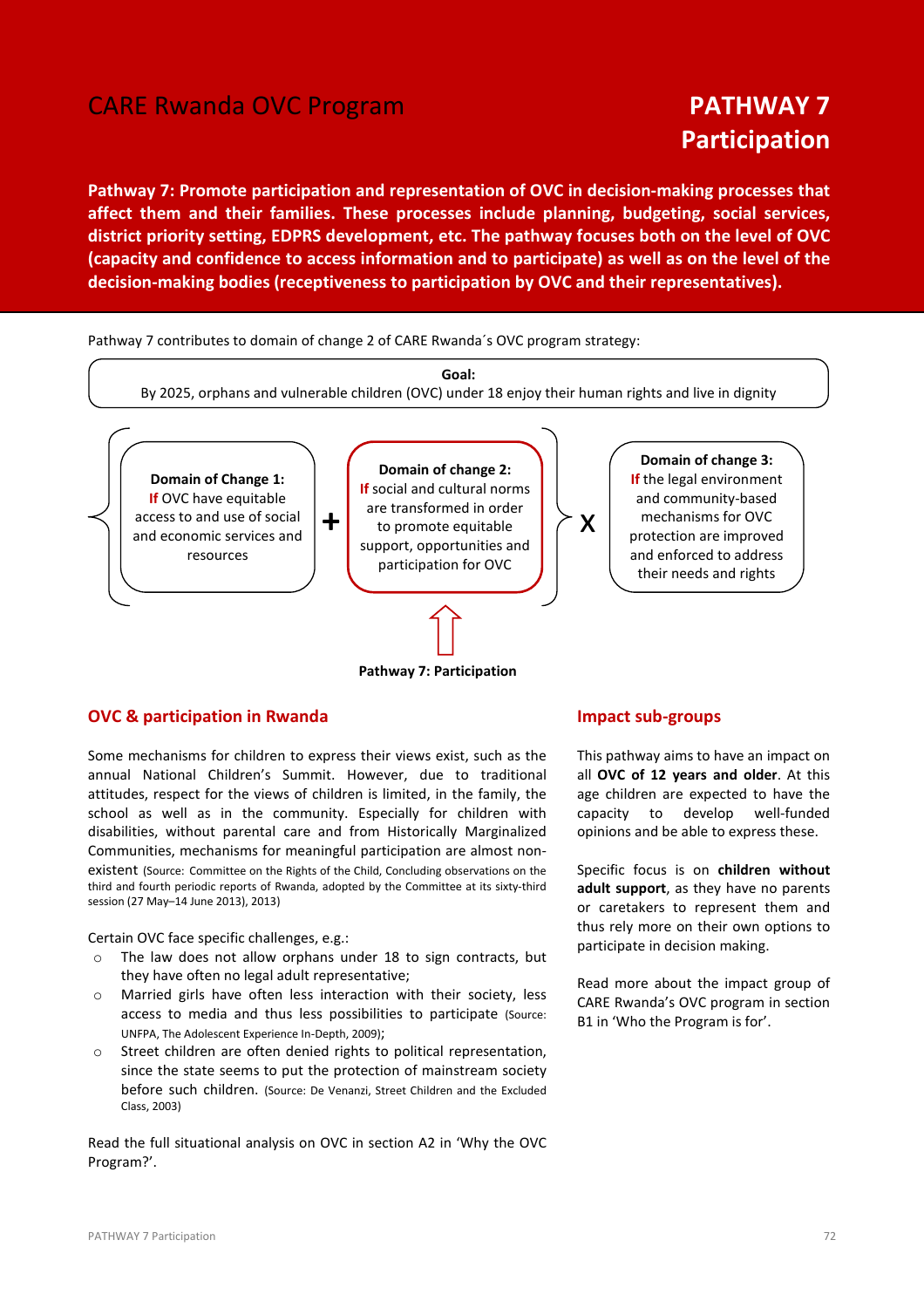# Strategic partners

CARE Rwanda is committed to work in partnership. In this pathway, our strategic partners are:

- o The Ministry of Gender and Family Promotion manages different policies around OVC, organizes children summit and provides guidelines to facilitate children forums at district level. Of special relevance is the National Commission for Children (NCC), with the objective to coordinate interventions related to protection of children
- o CLADHO is an umbrella of organizations that promote human rights. Among others, they summarize and simplify the national budgets and facilitate awareness raising at the local level.
- o The Human Rights Commission has awareness raising on rights, including the right to participate in public decision making, as one of its core activities. Its work does however not focus on children. CARE Rwanda therefore hopes to partner with them and increase this focus.

Apart from the strategic partners, many implementing partners contribute to this pathway. Please refer to our website for the descriptions of the projects under this pathway and get to know our implementing partners.

# Policy context

CARE Rwanda's work on this pathway is informed by the Government of Rwanda's policy context. Of specific importance to this pathway are:

- o The Law on Child Protection (2012) includes the obligation to consult children on decisions that directly affect their lives. For example, an orphan cannot be placed in another family without the involvement of the child in this decision.
- o The Integrated Child Rights Policy (MIGEPROF, 2011) and its strategic plan refer among others the national and district-level summits for children, organized by the National Children's Commission (NCC).

Besides the above mentioned policies, a number of laws, policies and strategies are relevant to the OVC program as a whole. These are described in section A3 in 'Why the OVC Program?'.

# Our approach

As the pathway above describes, CARE Rwanda aims to improve both receptiveness of children's role in decisionmaking as well as the capacity and confidence of OVC to participate. The community scorecard and children's forums and summits focus on the strengthening of receptiveness, while peer support groups focus more on OVC's capacities and confidence. The parent-child dialogues and the Child Mentorship Model contribute to both objectives. As participation of children is a relatively new idea in Rwanda, CARE Rwanda seeks to learn from other CARE Country Offices and CARE members to learn more about this area.

#### Community Scorecard

The Community Scorecard (CSC) is an approach that facilitates dialogue between citizens and service providers. It allows citizens to monitor and give feedback on the quality of a certain service provided. Through the process, they are enabled to advocate with the service providers and local authorities to solve certain problems or prioritize specific areas of service delivery. At the same time, service providers have the opportunity to explain their decisions and challenges, and engage citizens in service provision. The CSC aims to improve citizen participation in decision making, transparency and accountability, while at the same time improving the quality of the service delivered to the citizens.

The CSC has been tested within the vulnerable women program, and is ready to be used in other contexts. The process allows to pay specific attention to the inclusion of vulnerable CARE's role is to innovate in order to make the process less time-consuming for its participants and look at ways how the CSC can be used effectively with OVC. Where the CSC is implemented successfully, CARE Rwanda and its partners advocate for its inclusion in local authorities' performance contracts, to ensure sustainability. Please read more about the CSC in section C2 in 'What the Program does'.

#### Children's forums and summits

These are government initiatives in order to support representation of children and giving them a voice towards decision-makers. As the forums and summits work with representatives on focuses on children in general, there is a risk that OVC are not included or represented. CARE's role is thus to advocate for OVC to be included, their ideas represented, the agenda to be set up in a participatory way, etc., both at the grassroots and the national level. As this is a new role, CARE is innovating how this can most effectively be done.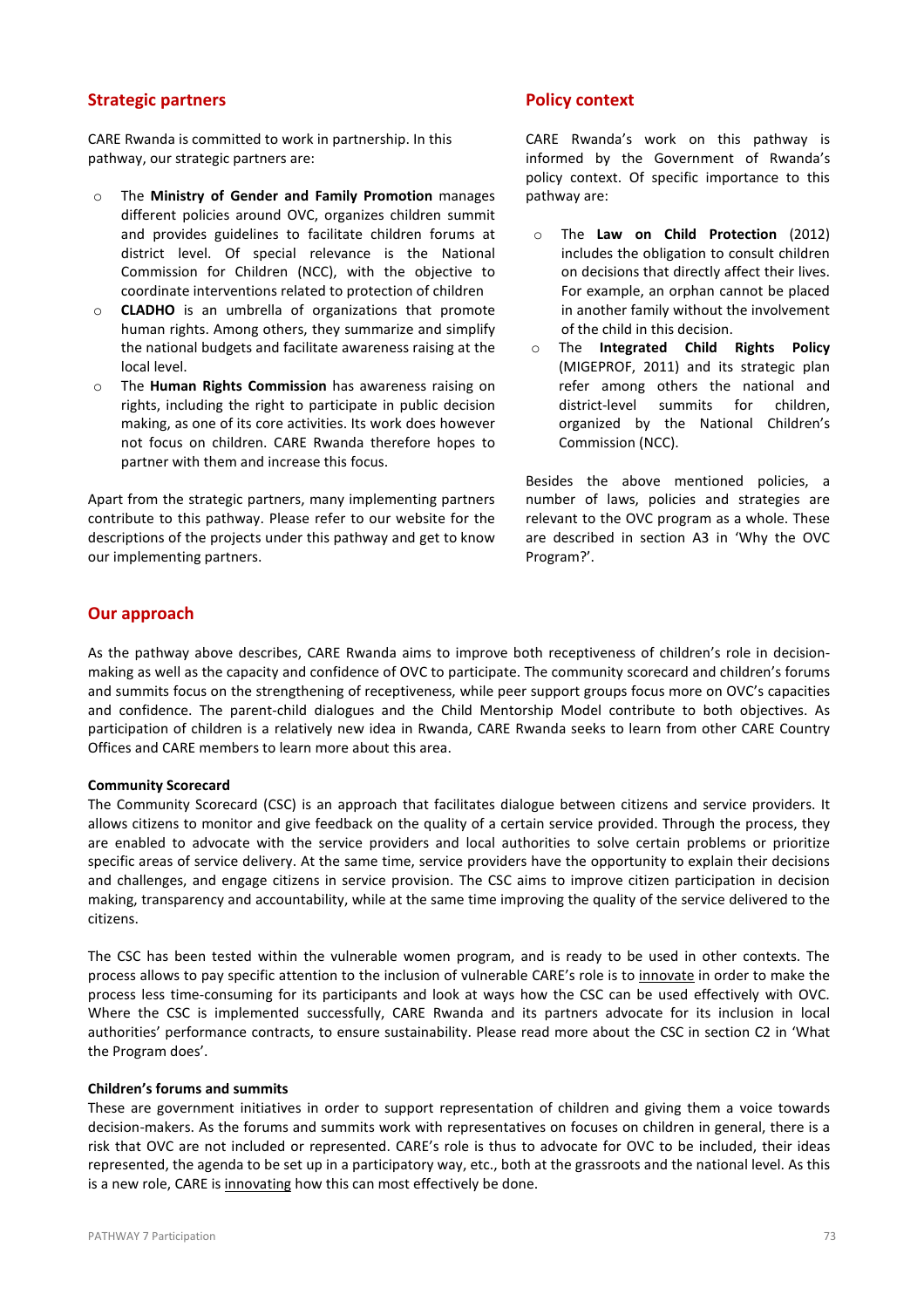#### Parent-child dialogue

Lack of dialogue between parents and children is perceived as a problem to make children's participation at the household level possible. The Ruhengeri Diocese has developed an approach to facilitate dialogue. Parents and their children are brought together in groups of 20 families to discuss themes such as education, child rights, hygiene and HIV/Aids. The discussions are facilitated by at least 6 facilitators per group, with the help of tools such as images and theatre. Part of the discussions take place in the group, but for certain parts each family sits together separately. Each group has two commissions: a commission charged with the follow-up of the discussions at the family level, and a commission that visits and advise families in difficulty as well as orphans.

There is however a need to further build this approach, collect new ideas, and pilot it before it can become a scalable model. There is need to research from CARE wide to find out if there are similar in initiatives in other CARE country offices. This approach is therefore in the stage of innovation.

#### The Child Mentorship Model

The Child Mentorship Model provides OVC with an adult mentor to help them in multiple areas in their lives. The participating children choose adults they trust to serve as their volunteer mentor. With training and guidance from CARE, each mentor helps several child-headed or vulnerable households. Via regular home visits, the mentor supports the children's emotional well-being, assesses their physical needs, and acts as advocate, counselor, protector, friend and bridge to the community and duty bearers. The model combines the efforts of the mentors, the communities in which OVC reside, local authorities, service providers and OVC themselves to fulfill the children's rights.

The Child Mentorship Model contributes in a number of ways to the increased participation of OVC in decision-making. First, the mentors act as local advocates for the OVC, ensuring that this group is not left out during such processes and promoting receptiveness to OVC opinions. Second, whenever mentors are trained on child rights, local authorities are also invited, thus becoming more aware of their responsibility to take them into account and include them in decision making. Thirdly, local authorities also participate in the so-called fun days and appreciation days for volunteer mentors. These days give them the change to better get to know the OVC and the issues they face. The perceived distance between local authorities and OVC becomes smaller. As such, it becomes easier for authorities to involve the OVC in decision-making processes.



Lastly, the OVC gain confidence through the contact with their mentor to form and share their opinions.

The Child Mentorship Model has been extensively tested and is currently being scaled-up through partners and government. Section C2 in 'What the Program does' provides more information about the Child Mentorship Model.

#### Peer support groups

Known under many different names, peer support groups are basically groups of children and/or youth that aim at building their capacity and self-confidence. They can be mixed groups or girls only, organized around a certain topic (such as health, hygiene, doing homework) or be more general and address a wide variety of topics. Some groups are led by adults, for example a volunteer mentor or a teacher, while others are managed by the members themselves. What they have in common is that children or youth come together with their peers and through discussions, games, listening to experts in a certain field and fun activities increase their knowledge but also their capacities to form an opinion, talk to a group. The groups also engage in joint advocacy on topics that they have identified as important.

Where initiatives exists, CARE Rwanda seeks partnership with the actors involved. For example, CARE works together with government, to ensure that the government-supported 12+ groups and leadership clubs in secondary schools contribute to opportunities for OVC to participate and function in a gender-equitable and gender-transformative way. Churches are generally also active in the organization of youth clubs and youth camping, which provide another opportunity for CARE to partner and provide support, e.g. in the facilitation of discussion around e.g. sexual and reproductive health.

CARE Rwanda is engaged in *innovation* in order to strengthen this approach, with specific focus on how to include out-of-school children and youth.